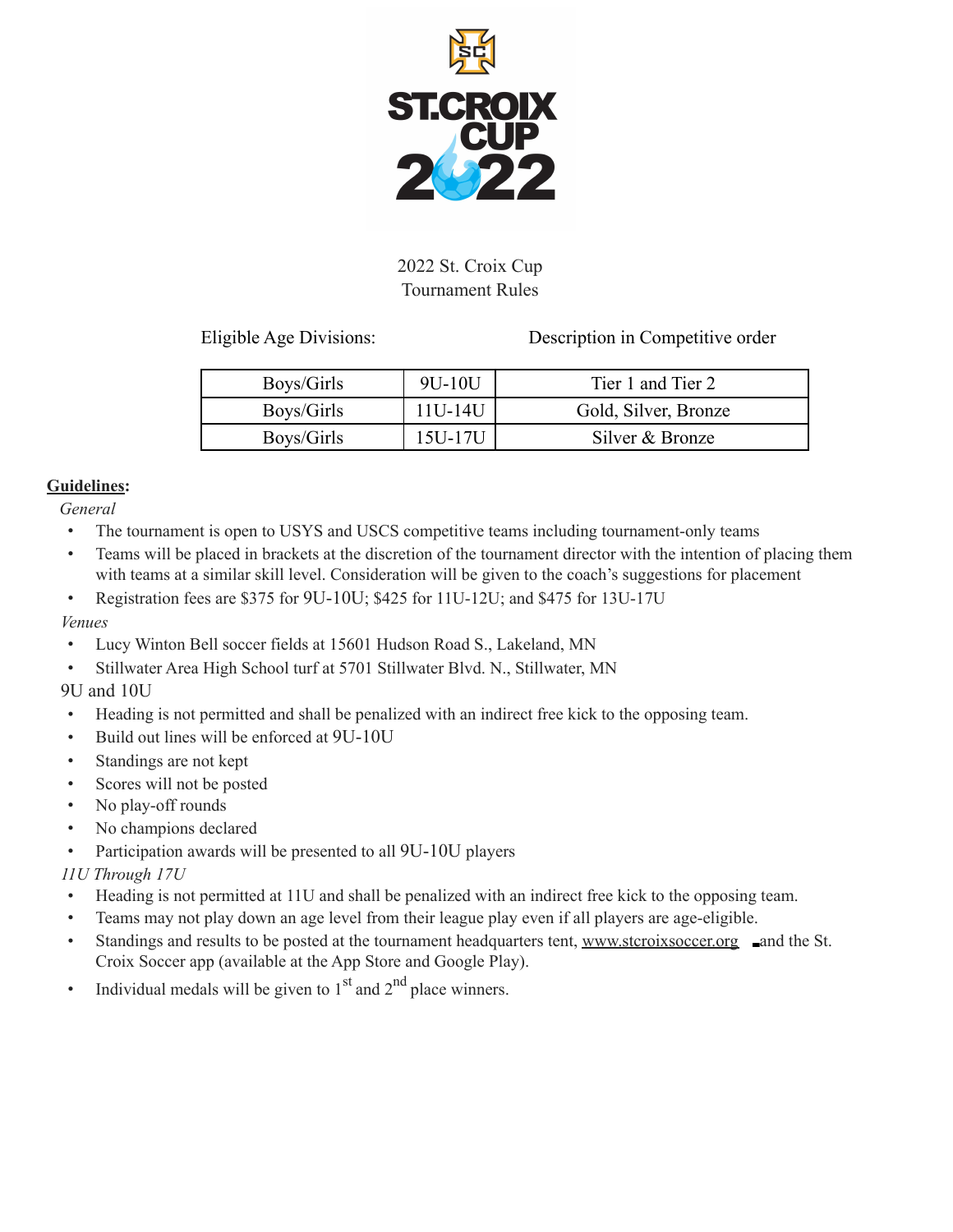

## **Games:**

The St. Croix Cup is scheduled for the weekend of Friday, June 3rd -Sunday, 5th 2022.

- Friday from 4pm-8pm
- Saturday from 7:30am-8pm
- Sunday from 7:30am-8pm

Each team will be scheduled to play a minimum of 3 games total, but not more than 2 games in one day. Each game will be played under FIFA rules as modified by MYSA & TCSL and as further modified in this document. Teams must immediately reschedule league games that potentially conflict with the tournament games.

## *Game Duration*

- 9U-10U games will have two 25 minute halves
- 11U-12U games will have two 30 minute halves
- 13U-17U games will have two 35 minute halves

## **Brackets:**

- 9U-10U all teams will play three games
- 11U and older:
	- Groups with 4 teams one pool will be created; teams will play three games, First and Second place winners will be determined on points (no championship game).
	- All other groups teams will play three games each, top two teams determined by points will advance to finals.
- Age groups or competition levels may be consolidated to optimize brackets at tournament director's discretion.
- Games for groups not mentioned above will be scheduled at the discretion of the tournament director.

# **Check-in Procedure:**

Online check-in at GotSport.com website.

Check-in must be completed one week prior to the event.

The following items are needed for check in:

MYSA – Affinity teams need to bring and provide:

- 1) Copy of tournament photo roster or laminated passes for presentation to referee before each game.
- 2) Out of State US Youth Soccer teams to upload proof of permission to travel from their state association, to the GotSport website, in PDF format.
- 3) All teams to upload to the GotSport website, in PDF format, the following:
	- Medical release forms for each player uploaded to the GotSport website in PDF format
	- Photo roster
	- Player passes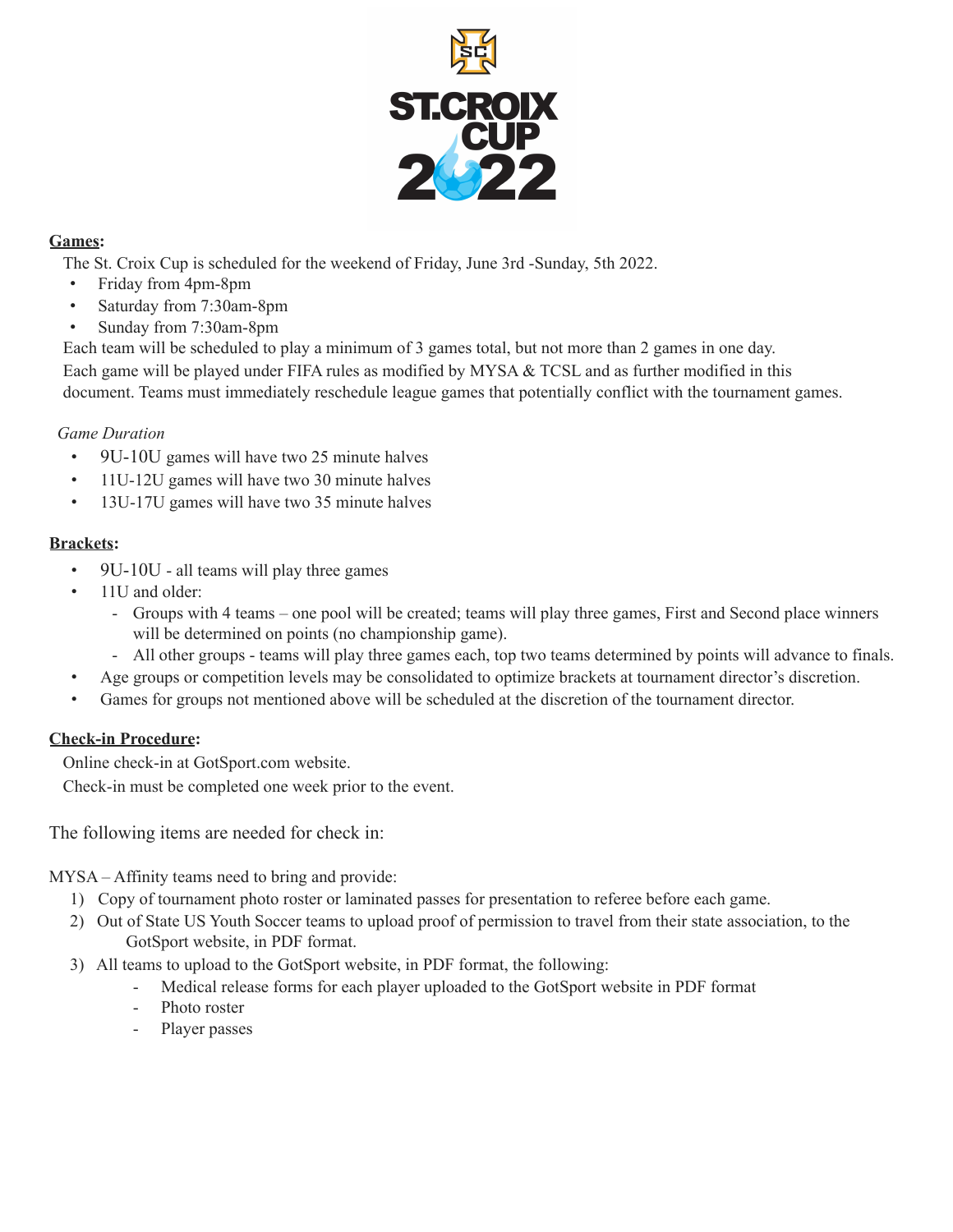

## **Rosters:**

- 9U-10U teams  $-7v7$  rosters up to a maximum of 14 players allowed
- 11U-12U teams 9v9 rosters up to a maximum of 16 players allowed
- 13U-15U teams rosters up to a maximum of 18 players allowed
- 16U-17U teams rosters up to a maximum of 22 players allowed (only 18 can dress for one game)
- Each player will be allowed to play on only one team during the tournament (unless the tournament director grants prior approval).
- A team roster and player passes (or digital equivalent) must be presented at Tournament Headquarters prior to the team's first game. All rosters are frozen at check-in.
- No pass, no play, no exception
- Guest players are allowed from within the same club. Eligible guest players are registered within the same age group or younger. A maximum of 6 guest players per team is allowed and they are to be designated on the roster.

## **Home Team:**

- The home team on schedule wears **dark.**
- The home team must change jersey color if the referee(s) determine there is a color conflict.

#### **Points and Tiebreakers:**

- Games ending in ties will remain tied in preliminary rounds.
- To determine which teams will advance from pool play to a championship round, the following procedures will be used in sequence:
	- Highest number of points; 10 points maximum per game.
	- Win  $= 6$  points
	- $\cdot$  Tie = 3 points
	- 1 point for each goal, maximum of three per game.
	- 1 point for a shutout (example: 0-0 ties equals 4 points)
	- Winner of head to head competition; does not apply if more than two teams are tied.
	- Winner of most games
	- Goal differential; goals scored minus goals against, up to a maximum differential of 3 goals per game.
	- Fewest goals allowed
	- Kicks from the penalty mark following the procedures in USSF Laws of the Game. The time and location will be determined by the tournament director with consideration given to the schedules of the tied teams.
	- A forfeiture in play will result in a 3-0 score and 10 points for the winner.
	- Elimination round and Championship games that cannot end in a tie:
		- Determined by sudden-death overtime play consisting of two 5-minute periods.
		- In between, teams will switch goals with no intermission.
		- If the game is still tied at the end of the two 5- minute overtime periods, it will be decided by kicks from the penalty mark beginning with a best-of-five series of alternating kicks, then sudden-death rounds of kicks.
		- If necessary, the referee or Tournament Director may move the shootout to an alternate location or time.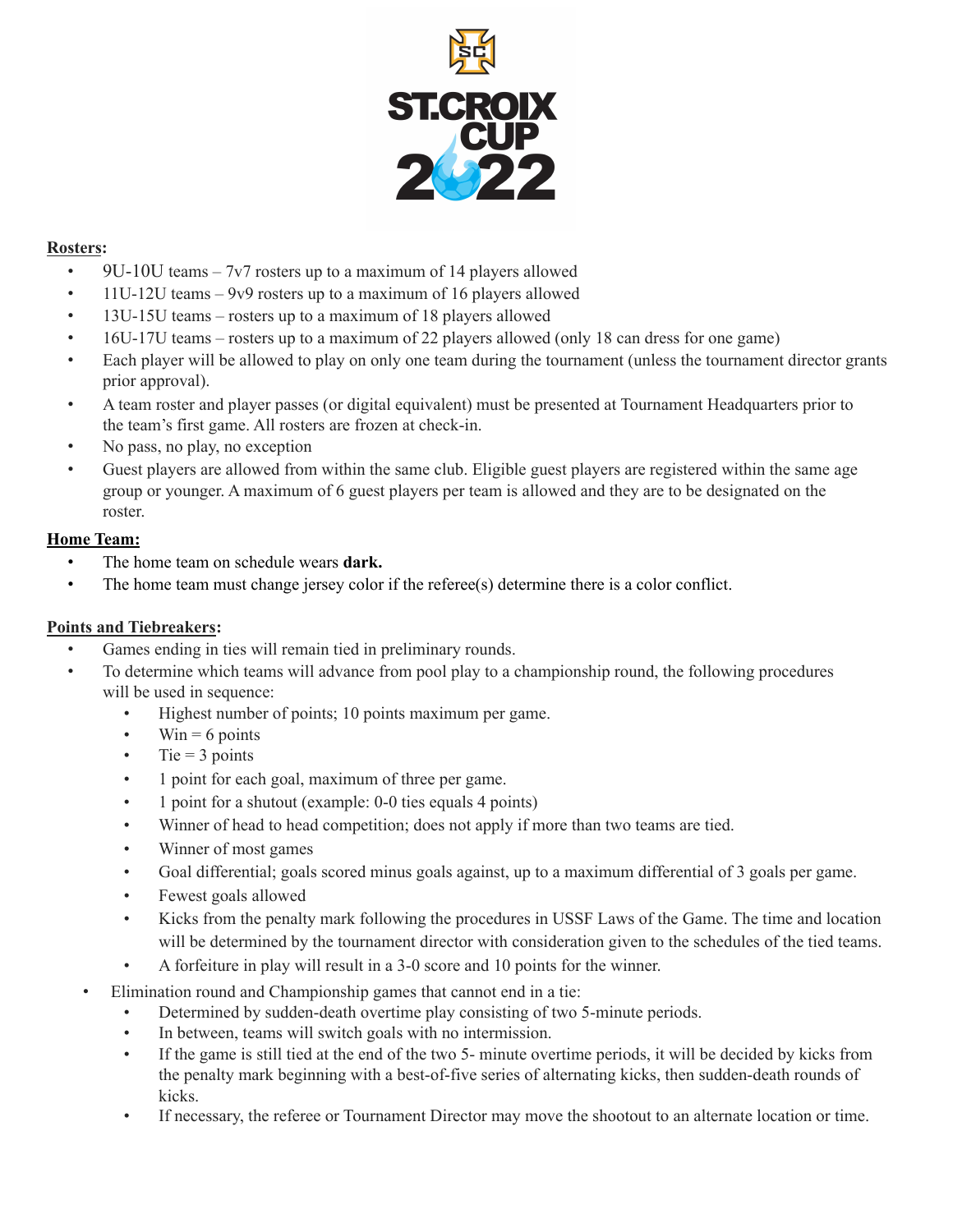

#### **Referees and Conduct:**

- A three-person system will be used for 11U-17U play. A one-person system is allowed for 9U-10U play. Only USSF certified and registered referees will be used for center referees, substitute line judges may be used as necessary. All referee decisions are final and no protests are allowed.
- Red cards issued during the tournament will follow MYSA  $&$  TCSL policies and rules with the addition of a loss of a game point for that player's team. The player will be ejected and the team will play short-sided for the remainder of the game.
- The conduct of pass carrying adults (coaches and managers) during the tournament will follow MYSA  $\&$ TCSL policies and rules, with misconduct potentially resulting in a referee requesting that the individual(s) leave the vicinity of the field before the play continues, exclusion from the premises, retention of pass by tournament officials for reporting purposes, and further disciplinary action through the MYSA & TCSL.
- Misconduct by spectators may result in the individual(s) being asked to leave the field of play, exclusion from the grounds, and may also be reported to the MYSA & TCSL for additional review or sanctions.

#### **Weather/Other Emergencies:**

- All weather situations will follow MYSA & TCSL weather policy.
- Tournament officials reserve the right to shorten and/or cancel games as necessary, if lightning or weather poses a danger to participants, spectators and officials.
- If games are stopped and cannot be restarted, score at stoppage point will be the final score.
- Games unable to start because of weather will be scored as 0-0 ties.
- In case of a medical emergency, tournament officials will implement a medical response as necessary.
- It is each team's responsibility to provide water, ice and basic first aid to their players.

#### **Concussion Policy:**

Tournament officials and all participating adult team affiliates will abide by the SCSC and MYSA & TCSL Concussion Policies in accordance with Minnesota State Law as follows:

• This tournament, held by the St. Croix Soccer Club and sanctioned by US Club Soccer, requires compliance with Minnesota Statute 121A.37 in accordance with the SCSC and US Club Soccer Concussion Policies.

All participating coaches and referees are required to take concussion training. The US Center for Disease Control and Prevention has a free online course entitled *Concussion Training for Coaches (and referees)*, accessible by the following link: CDC [Guideline](https://www.cdc.gov/headsup/youthsports/training/index.html)

US Club Soccer policies are available at: US Club Soccer Head [Injuries](https://www.usclubsoccer.org/head-injuries)

Minnesota statute are available here - [Policy](https://www.revisor.mn.gov/statutes/cite/121A.37#:~:text=37%20YOUTH%20SPORTS%20PROGRAMS.&text=(2)%20is%20evaluated%20by%20a,again%20participate%20in%20the%20activity.)

#### **Cancellation Policy:**

- Fee refunds are solely at the discretion of the Tournament Committee.
- No refunds will be made to teams who withdraw from the tournament after being accepted.